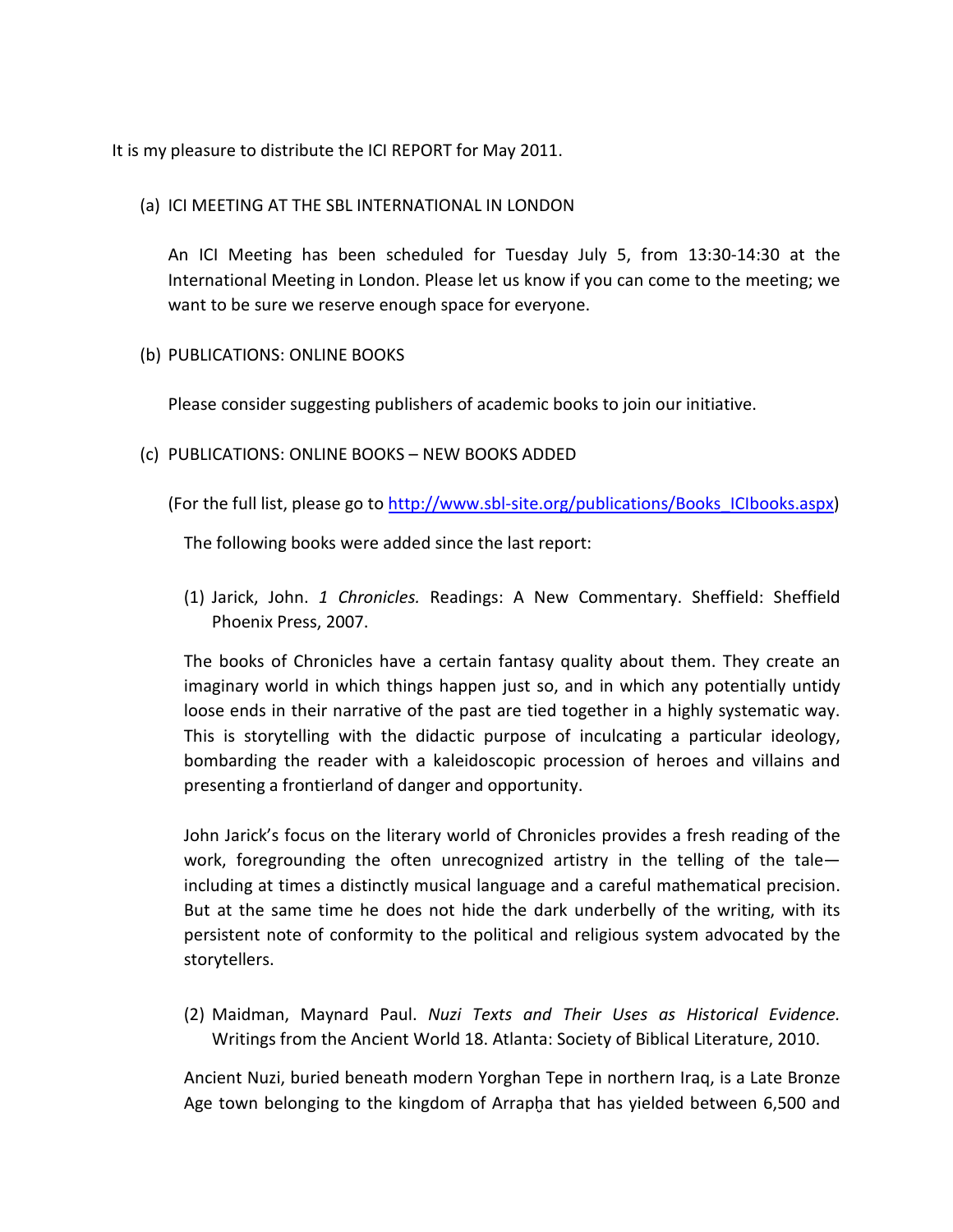7,000 legal, economic and administrative tablets, all belonging to a period of some five generations (ca. 1475–1350 B.C.E.) and almost all from known archaeological contexts. The tablets were excavated from the government administrative complexes, from houses in all the urban neighborhoods, from each of the suburban villas, and even a few dozen from the temple complex. These Akkadian-language documents include contracts for labor, deeds of sale, testamentary wills, slave sales, ration lists, inter-office memoranda, trial records, scholastic texts, and much more. The ninety-six texts presented here in transliteration and translation are divided into five groups dealing with topics of historical interest: Nuzi and the political force responsible for its demise; the crimes and trials of a mayor of Nuzi; a multigenerational legal struggle over title to a substantial amount of land; the progressive enrichment of one family at the expense of another through a series of real estate transactions; and the nature of the *ilku*, a real estate tax whose dynamic is crucial in defining the economic and social structure of Nuzi as a whole.

(3) Moore, Stephen D. *Empire and Apocalypse: Postcolonialism and the New Testament.* Bible in the Modern World 12. Sheffield: Sheffield Phoenix Press, 2006.

In Empire and Apocalypse, Stephen Moore offers us the most complete introduction yet to the emergent field of postcolonial biblical criticism.

It includes an indispensable in-depth introduction to postcolonial theory and criticism together with a detailed survey of postcolonial biblical criticism. Next come three substantial exegetical chapters on the Gospels of Mark and John and the Book of Revelation, which together demonstrate how postcolonial studies provide fresh conceptual resources and critical strategies for rethinking early Christianity's complex relations to the Roman Empire. Each of these three texts, to different degrees, Moore argues, mimic and replicate fundamental facets of Roman imperial ideology even while resisting and eroding it.

The book concludes with an amply annotated bibliography whose main section provides a comprehensive listing of work done to date in postcolonial biblical criticism.

(4) Person, Raymond F., Jr. *The Deuteronomic History and the Book of Chronicles:* 

*Scribal Works in an Oral World.* Ancient Israel and Its Literature 6. Atlanta, Society of Biblical Literature, 2010.

This volume reexamines and reconstructs the relationship between the Deuteronomic History and the book of Chronicles, building on recent developments such as the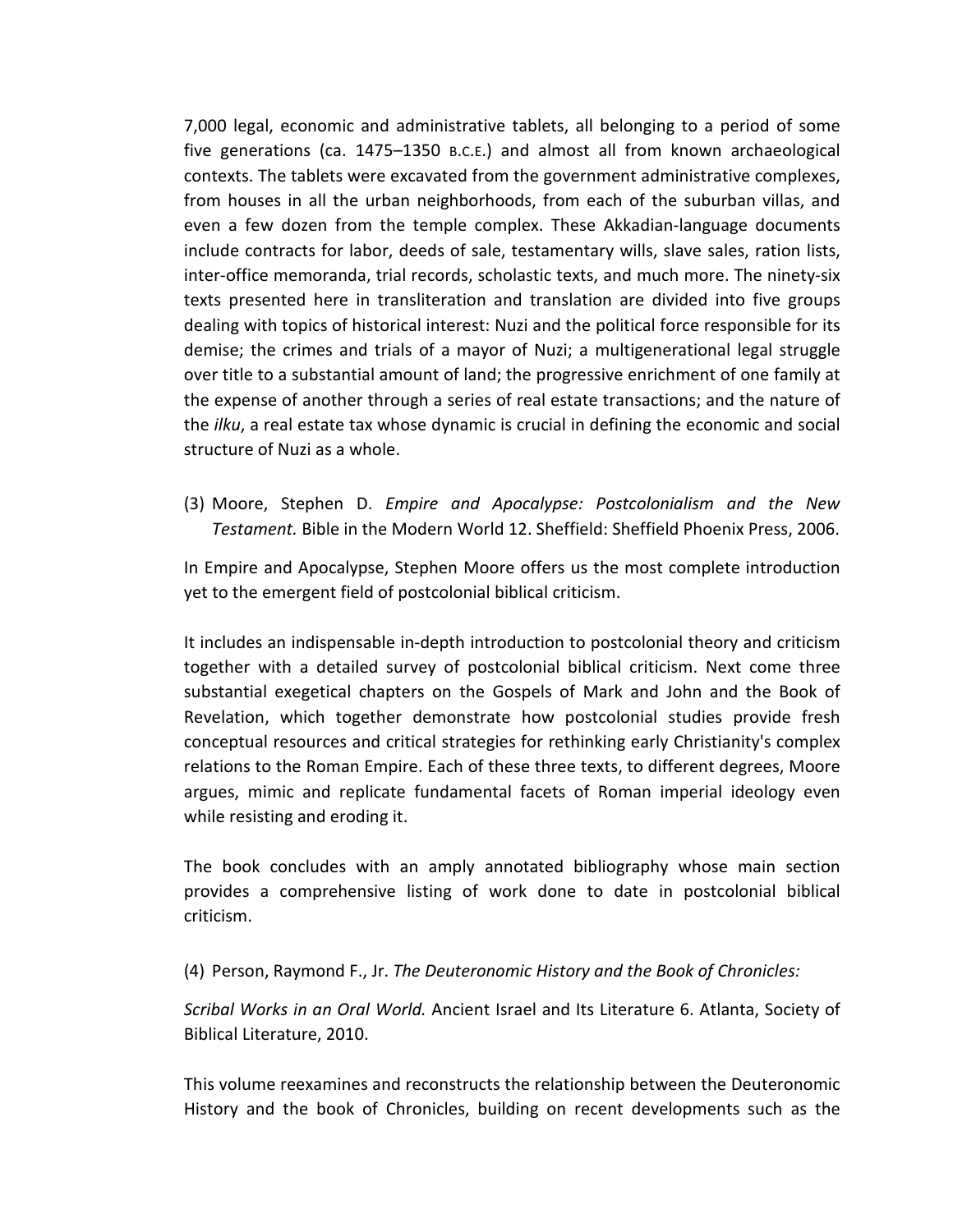Persian-period dating of the Deuteronomic History, the contribution of oral traditional studies to understanding the production of biblical texts, and the reassessment of the relationship of Standard Biblical Hebrew and Late Biblical Hebrew. These new perspectives challenge widely held understandings of the relationship between the two scribal works and strongly suggest that they were competing historiographies during the Persian period that nevertheless descended from a common source. This new reconstruction leads to new readings of the literature.

(5) Reventlow, Henning Graf. Trans. By Leo G. Perdue. *History of Biblical Interpretation, Volume 1: From the Old Testament to Origen.* Resources for Biblical Study 50. Atlanta, Society of Biblical Literature, 2009.

From the very beginning, Holy Scripture has always been *interpreted* Scripture, and its interpretation determined the development and the history of both early Judaism and the first centuries of the Christian church. In this volume, the first of four on the *History of Biblical Interpretation*, readers will discover how the earliest interpreters of the Bible made the Scriptures come alive for their times—within the contexts and under the influences of Hellenism, Stoicism, and Platonism, as well as the interpretive methods developed in Alexandria. Particular attention is paid to innerbiblical interpretation (within the Hebrew Bible itself and in the New Testament's reading of the Hebrew Bible), as well as to the interpretive practices reflected in the translation of the Septuagint and the writings of Qumran, Philo, the early rabbis, the apostolic fathers Barnabas and Clement, and early Christian leaders such as Justin Martyr, Marcion, Irenaeus, and Origen.

(6) Stone, Michael E., Aryeh Amihay, and Vered Hillel, eds. *Noah and His Book(s).* Early Judaism and Its Literature 28. Atlanta, Society of Biblical Literature, 2010.

In a collection of original essays, this book offers new insights on the question of the lost "book of Noah," as well as studies of Noah's figure in postbiblical literature. It focuses on ancient Jewish literature, including the Septuagint, the Apocrypha and Pseudepigrapha, the Dead Sea Scrolls, Philo, Josephus, and rabbinic literature, but Christian sources, especially Christian iconography, gnostic literature, and Syriac material, as well as later sources such as the Qur'an and Jewish medieval traditions, are also consulted. The contributors are Michael E. Stone, Vered Hillel, Aryeh Amihay, Michael Tuval, Daniel A. Machiela, Claire Pfann, Esther Eshel, Jeremy Penner, Rebecca Scharbach, Benjamin G. Wright III, Nadav Sharon and Moshe Tishel, Albert Geljon, Sergey Minov, Erica Martin, and Ruth Clements.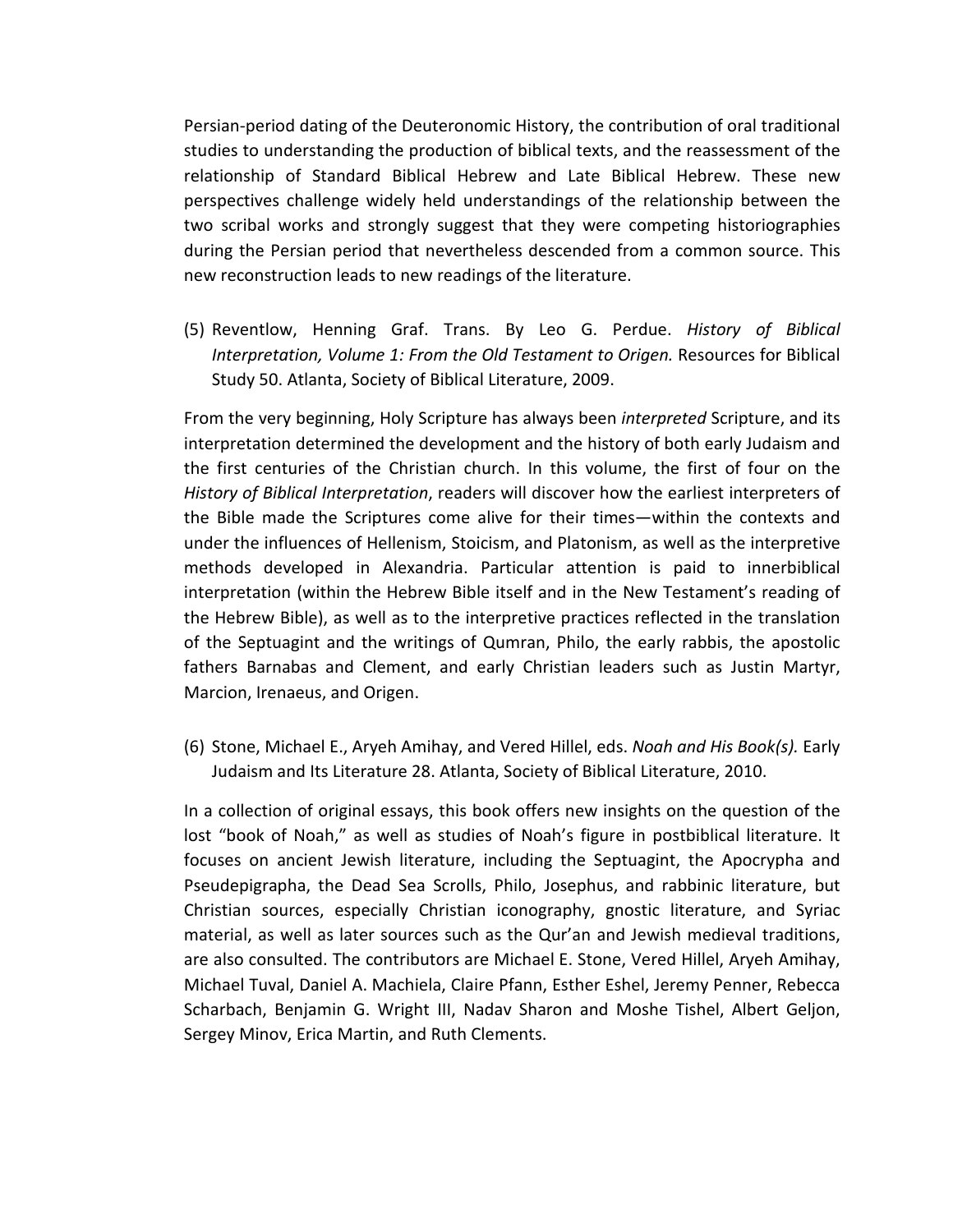(d) ANEM/MACO - IVBS

A substantial volume is about to be published in ANEM/MACO. Louis Jonker (lcj@sun.ac.za) will meet with some IVBS editors at the International Meeting in London.

Those who like to hold a book in their hands will be delighted to know that books published in ANEM/MACO and IVBS will be made available in hard copy through the SBL's print-on-demand program. Needless to say, the printed volumes will not be free, but the e-version will remain fully and completely open access in perpetuity. Please watch for the announcement that will be made when the books can be ordered.

## (e) FUTURE SBL WEBSITE

With the support of an NEH grant, the SBL will be building an interactive website that invites general audiences to engage with biblical scholarship. The site will begin production immediately, with a planned launch in 2013.

## (f) EVENTS

The SBL maintains a significant list of events taking place anywhere in the globe. For the full list please go to http://www.sbl-site.org/meetings/events.aspx. Events that may be of interest to you include:

June 21-24/2011 MELANESIAN ASSOCIATION OF THEOLOGICAL SCHOOLS (MATS) INAUGURAL CONFERENCE

Offers of papers are now invited. Abstracts of 250 words should be sent by post, fax, or email (as Word attachments) to: Ms. Sandra Iga, Secretary - School of Theology, Pacific Adventist University, Private Mail Bag, Boroko NCD, Papua New Guinea. Tel: (675) 328 0324/328 0342 Fax: (675) 328 1257 Email: [sandra.iga@pau.ac.pg](mailto:sandra.iga@pau.ac.pg) Papers will be accepted in four broad areas of theological enquiry – Old Testament, New Testament, Theology (Systematic and Historical), and Applied Theology (Ministry, Ethics, Missiology) – and presenters will be encouraged to submit expanded versions of their papers for publication in the *Melanesian Journal of Theology.* The last day for receipt of abstracts is 30 April 2011. It is envisaged that the MATS conference will become an annual gathering of educators and postgraduate students from the theological schools of Melanesia and the wider South Pacific. A meeting to reconstitute the association will be held on the last day of MATS 2011. From 2012 the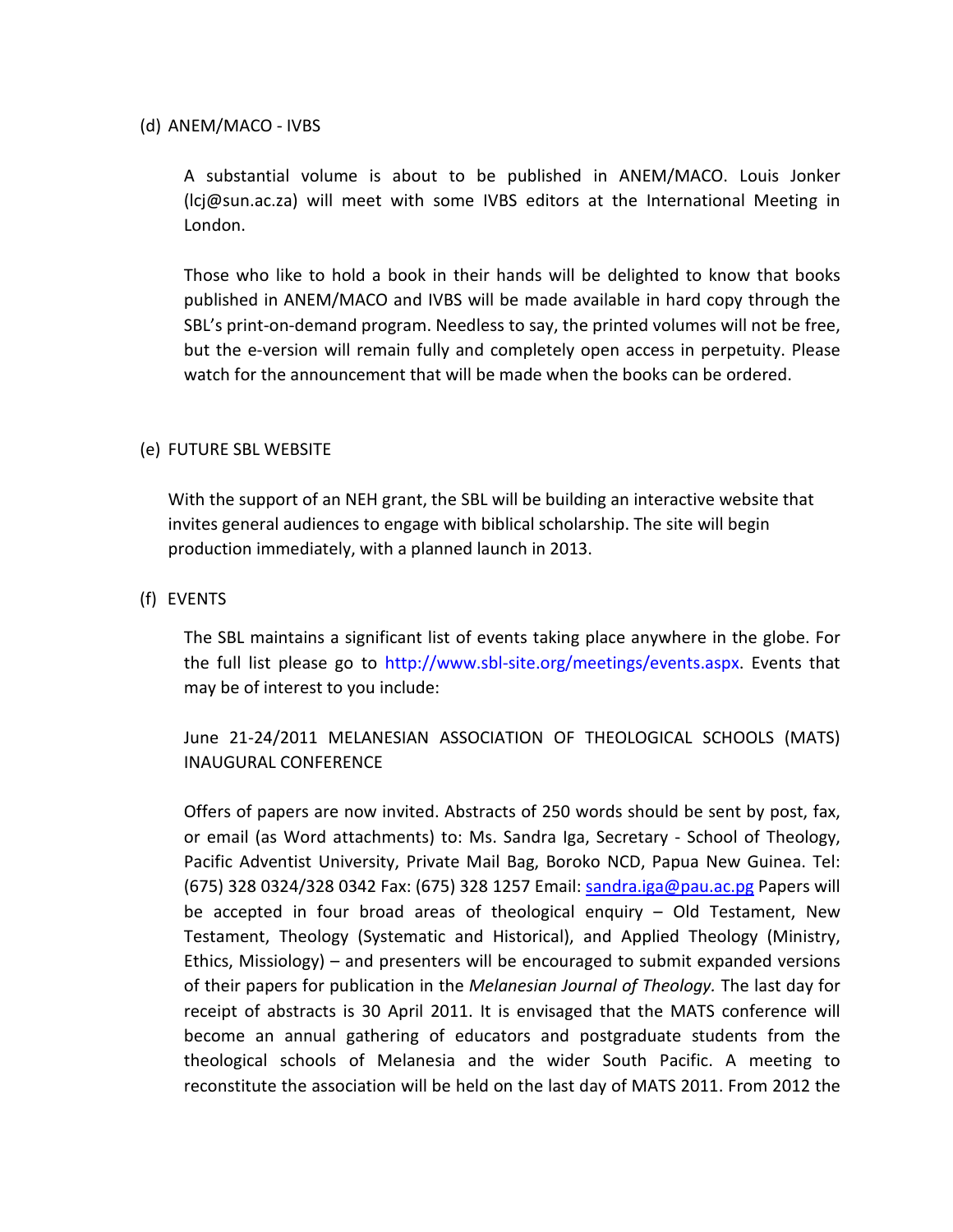conference will be hosted by other theological schools in Papua New Guinea and the South Pacific islands. For details and further information please contact Scott Charlesworth at [sdchar@gmail.com](mailto:sdchar@gmail.com)

July 1-2 EMPIRE, MIGRATION AND OCEANIC BIBLICAL INTERPRETATION

A conference of the Oceania Biblical Studies Association (OBSA) to be held at Malua Theological College in Samoa. The deadline for all paper proposals is May 31st, 2011. For further information, please contact Dr Nasili Vaka'uta [\(n.vakauta@auckland.ac.nz\)](mailto:n.vakauta@auckland.ac.nz) or send an email to [OBSAMail@gmail.com.](mailto:OBSAMail@gmail.com)

July 4-8/ 2011 SBL INTERNATIONAL MEETING, London, England (see above)

August 8-11 THE ANNUAL MEETING OF THE EUROPEAN ASSOCIATION OF BIBLICAL STUDIES (EABS), Thessaloniki, Greece. For information<http://www.eabs.net/conf.aspx>

Sept. 5-9 8TH INTERNATIONAL CONGRESS OF HITTITOLOGY, University of University of Warsaw, Warsaw, Poland [More information](http://hittitology.pl/)

Sept. 6-9 ANNUAL MEETING OF THE NEW TESTAMENT SOCIETY OF SOUTH AFRICA The NTSSA will meet at the University of North West in Potchefstroom, South Africa. For further information, please visit the Society's webpage at <http://newtestament.co.za/>

Sept. 19-22 IN SEARCH OF WELL-BEING: PERSPECTIVES ON HEALTH AND RELIGIOUS TRADITIONS, University of South Africa, Pretoria, RSA Presentations are invited on the following areas:

- New Testament and early Christian perspectives on healing and well-being
- Religious traditions and human well-being: towards salvation or damnation
- Well-being and health in an age of the HIV/AIDS pandemic
- Collective well-being and quality of life: globalisation and ecology
- Cross disciplinary and cross-cultural explorations of well-being
- Individuals, societies and environment: faith and the pursuit of well-being
- How do we define well-being in the 21st century?
- Is well-being the new religion of the 21st century?

Please submit abstracts of appr. 200 words via e-mail attachment to Prof Pieter F.Craffert (craffpf@unisa.ac.za) and/or Prof. Pieter J.J. Botha [bothapjj@unisa.ac.za](mailto:bothapjj@unisa.ac.za) by April 30, 2011.